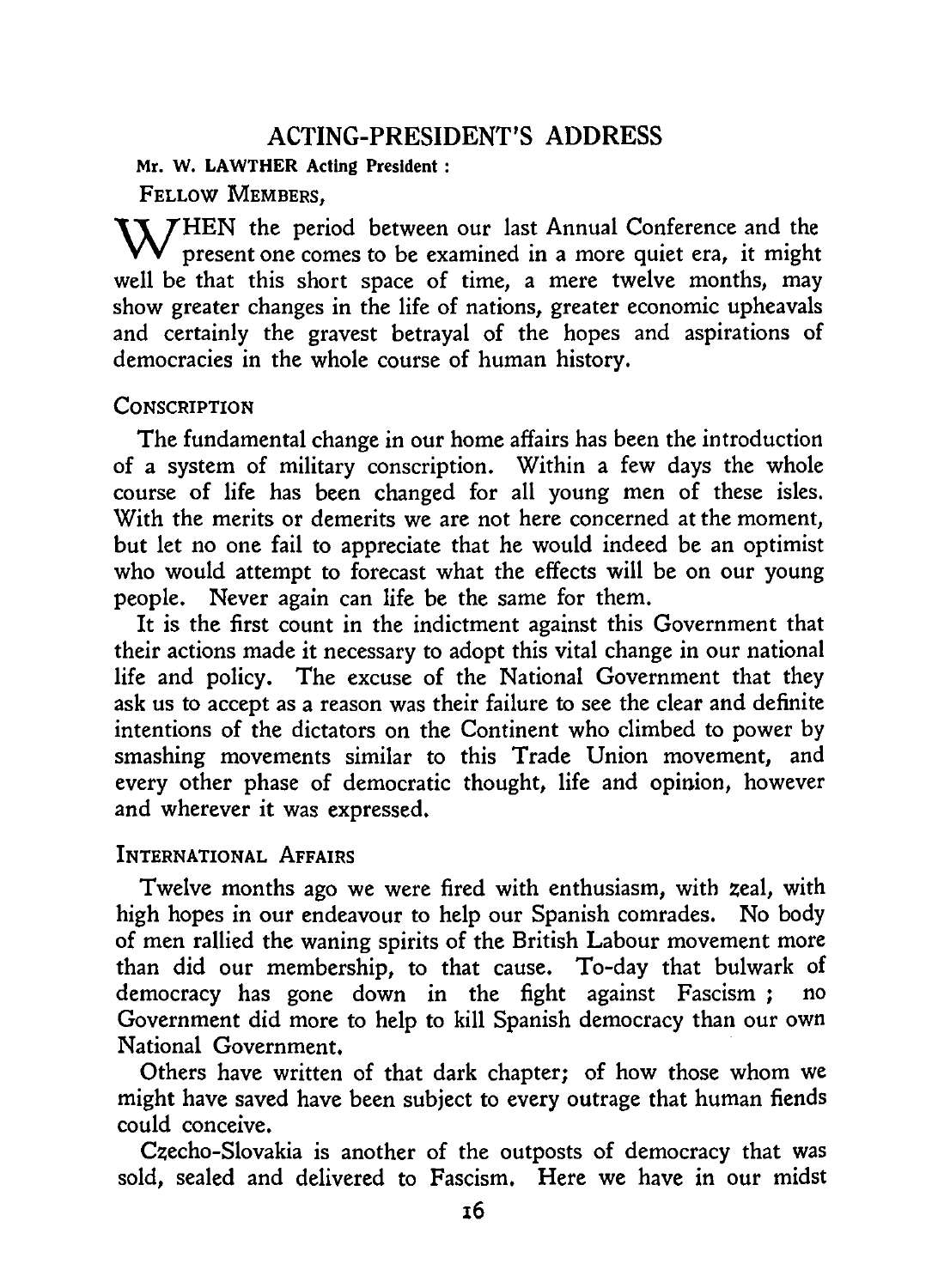the living remnants of that outrage, for which, even at this eleventh hour, the Prime Minister admits his guilt.

These two betrayals are the major ones; others have followed in logical sequence and others must and will follow unless an immediate change in those in charge of the reins of Government here takes place.

With that consideration, this Conference must and will deal, representing as we do the largest group of workers and their wives and families in a single industry. No step that we take, no decision that we make, can ignore the paramount needs of the hour, and that is, there can be no real advance in social and industrial progress whilst this menace of Fascism hangs over us. To deny it is to refuse to face facts. We have just returned from the 25th session of the I.L.O. at Geneva, which was founded in 1919 to seek to erect a standard of social justice for all toilers. What was the dominant factor, the cardinal feature in all the discussions for a shorter working week? It was one only, that a standstill order must operate for the present until a definite and drastic change takes place in the political and international situation. There were assembled representatives of Governments, of employers and of workers from the nations who desire changes and improvements in the lot of their people. But whatever the occupation, grade or class of workers that the principle had to be applied to, leave it undone for to-day was the order of the day. Not that some Governments were not prepared to do it, but rather that they knew that with a nation of the industrial and productive capacity of Germany increasing workers' hours it was madness to pretend that a move forward could be made. Striking testimony to that fact was forthcoming in the Committee dealing with miners' hours. There were assembled our mining comrades of practically every country who did not hide the truth that has been revealed of the terrible, brutal lot that German miners to-day are undergoing. The German workers' position was aptly described by the workers' delegate of the U.S.A. at the Conference when he said:—

"The simple fact is that the most unfortunate relief worker in America eats better food, has warmer clothes, is better housed *and* breathes clearer air than the millions who toil as did the slaves of ancient Egypt under conditions of brutal domination of which American penal institutions would be ashamed'

### Then he further urged that

"The Fascist Governments are the proponents of an aggressive nationalistic solution of their countries' problems without regard for the fate of interests of other countries and people and without regard for the ideal of social justice. In the attainment of their objectives labour has been reduced to serfdom, capital has been regimented, free peoples have been enslaved, and the world has been kept on the verge of war, because in the final analysis their objectives, economic as well as political, can only be attained by ruthless military methods."

It is no use criticising the I.L.O. for not doing the things it cannot do, nor has never intended to do. The fault lies nearer home than in Geneva. It lies in the method our National Government has adopted in its toadying to the gang of gangsters, the Fascist powers, who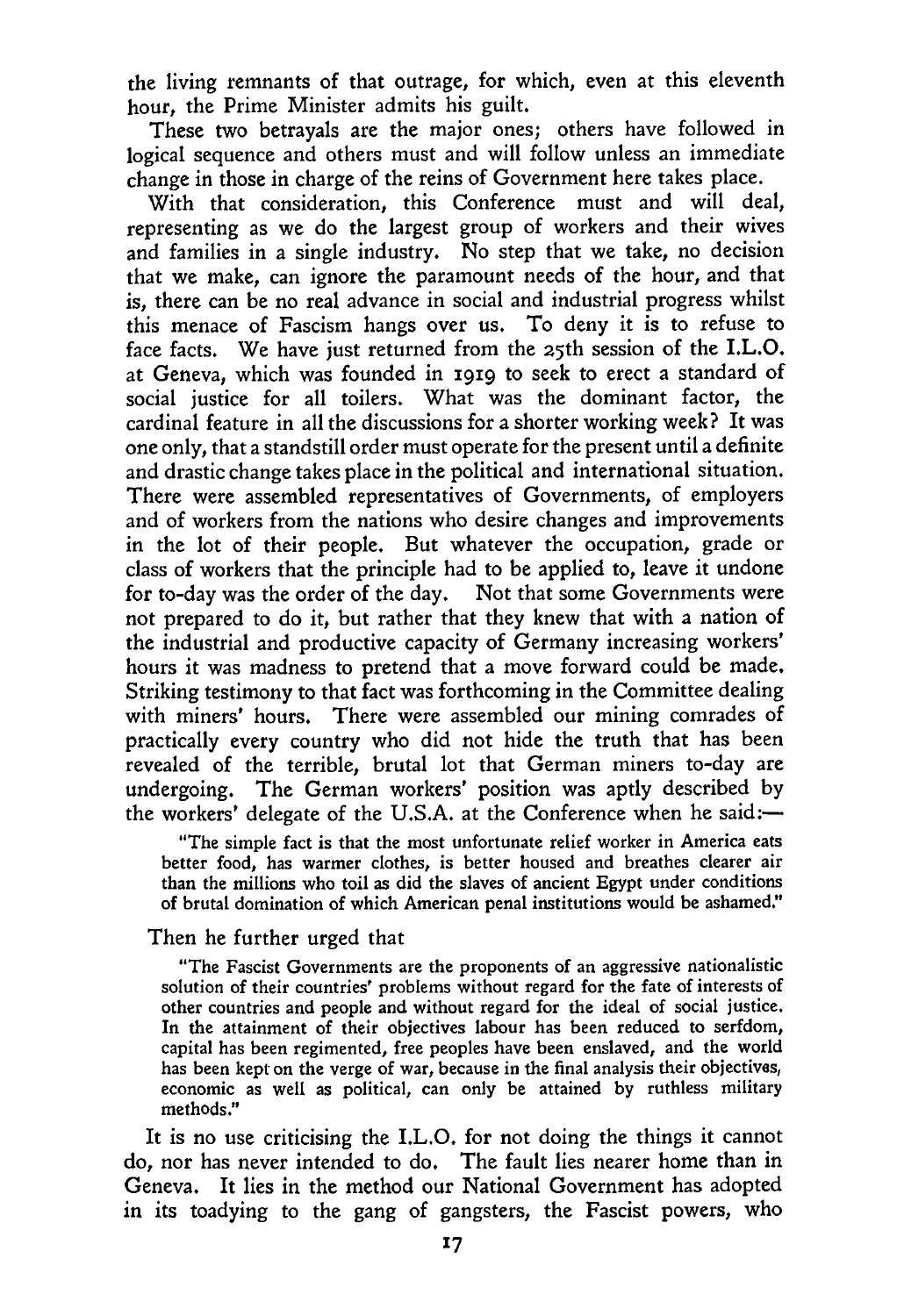masquerade as the deliverers of the peoples of the earth from bondage. Did time permit, it would be the simplest process to build up that case; how since 1931 reaction in the saddle in Britain has meant reaction intensified abroad. Even the most reactionary of the National Government now admit that simple truth which the most humble have seen so clearly for so many years. And in a flash when they see the light they have tried to dodge still further the issues that peace between nations of opposites is impossible. Fascism and Democracy can never intermingle, can never be appeased. And that means we must have alliances with nations who seek peace in the sure and certain knowledge that without it there can be no progress either materially or culturally for the common people. It is our duty to our own folk to indicate our profound belief and sincere conviction that there can be no hope of peace, no relief from that anxiety which overwhelms and overshadows all mankind, unless there exists definite alliances with the only Government of the common people in Europe, namely Russia. It is idle, it is stupid, nay it is criminal to delay the signing of that alliance on the flimsy pretexts and pretences that are being put forward in some quarters.

Is there any wonder that Russia doubts our Government's intentions and wants clarity? We in this movement are not astonished because we know from bitter experience during the past decade how essential it is to have documents properly signed and sealed when understandings are being effected. Surely it is more necessary for heads of our Government to meet the heads of the U.S.S.R. than it was to fly tQ Munich to sign the betrayal of a brave nation. That action would be in the nature of atonement for past errors.

Finally, in international affairs, we offer, in the name of the British miners, to our Chinese comrades in their struggle our sincere congratulations and hope for their ultimate victory. They can rest assured that there is not in Britain anyone who agrees with the brutal and murderous attack on their nation, with its consequent massacre and outrages of their people. Here again one sees the price that Britain has paid and will have to pay for that jesting Pilate of a statesman, Sir John Simon, who paved the way and encouraged the first beginnings of this carnage of a nation in 1931-

Since this speech was written, there has been two pronouncements on Foreign policy to which I must refer, namely, the speech of Lord Halifax and the appeal of the National Council of Labour, to which as a member of that body I entirely agree and concur in its conception of duty to our German comrades.

With reference to the clear warning to the Dictators, made by the Foreign Secretary, there will be no member of either the trade union or the political movement who will disagree with either its message or what is implied, nor the need for those human fiends, who have destroyed every semblance of law to know that a halt must be called to their destruction of human liberty and freedom.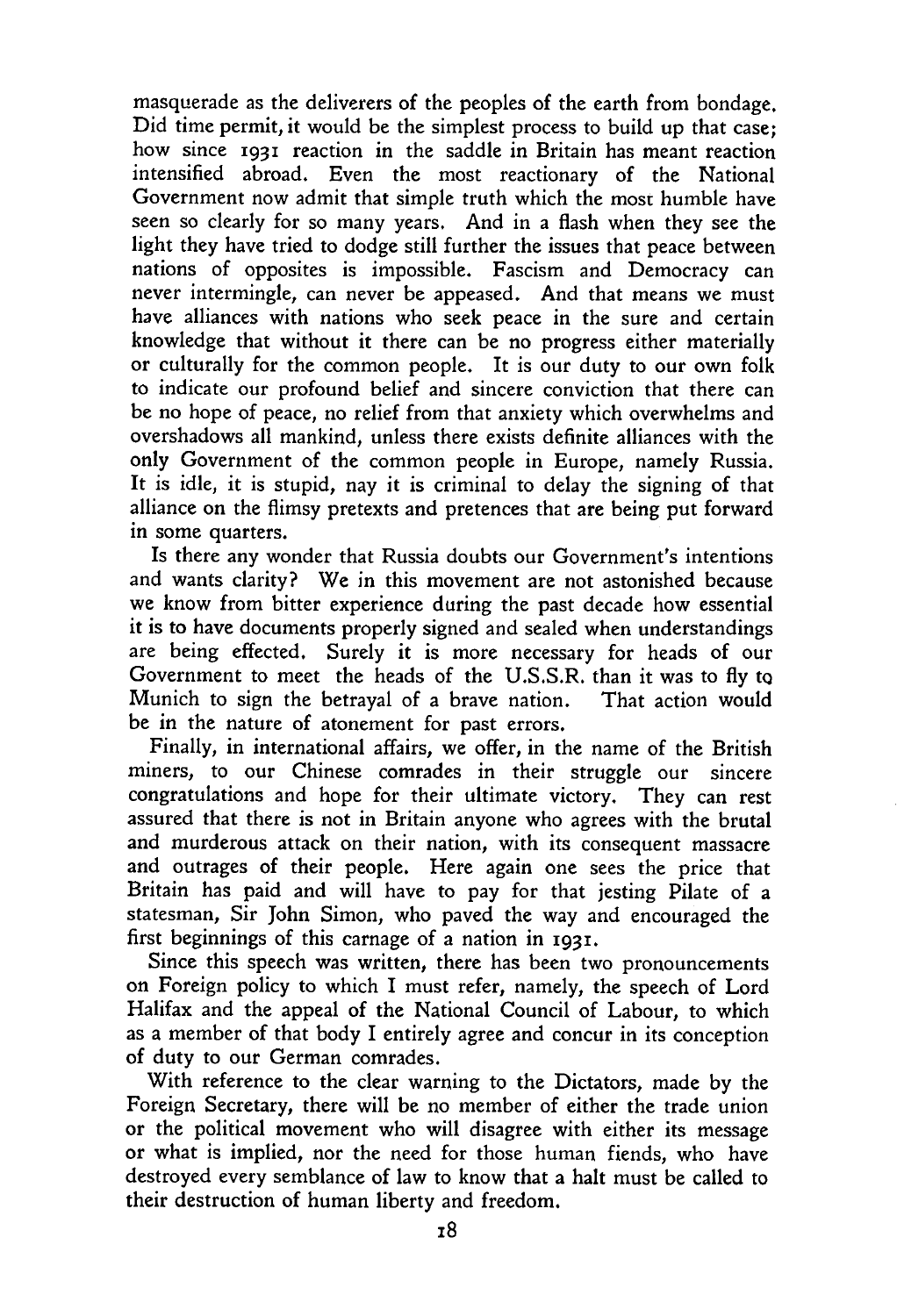From the inception of Fascism and terror in Italy, to the enthronement of Hitler and murder in Germany, the Labour Movement has made its protest and urged that a stand should be taken. We know what that means; we realise the terrible consequences, but just as it has been necessary in the evolution of our own movement, the struggle for recognition and to obtain an improvement in the lot of our people, drastic action and great sacrifices have had to be made, so will we as part of this nation that loveth liberty and cherishes freedom and has placed the right of free speech and assembly as a jewel without price, accept our share in that stand against aggression.

We know that the speech of the Foreign Secretary, in its approach towards that ideal of fighting Fascism, of indicating to the bullies and murderers of Democracy that their end is drawing nigh, has given the first ray of hope since those dark days of September last, when the Prime Minister set on his misguided jaunts to attempt to appease the Dictators, who only live by seeking to destroy that conception of thought, of government, of civilisation, that we in these islands have adopted as part of life itself.

Therefore, to us it matters not from whosoever or wherever comes the call for a stand to be made, we will accept it and answer it, in order that the ways of men shall be along lines of peaceful endeavour to improve their conditions and live a life of fellowship and usefulness. As already stated, we believe that that conception is only possible by an alliance with our fellow-workers of Soviet Russia.

With regard to the human appeal of the National Council of Labour, I feel that I am speaking for every miner when I state that not only do they endorse it, but that we shall take the opportunity this week of sending a similar direct message to those slaves of the lamp in Nazi Germany and to those brave souls typical of our calling, who are facing death itself in spreading the light by urging German miners to fight for that liberty of expression, of the right of combination that we at this very moment are enjoying and will continue to safeguard and defend.

## **SAFETY**

In the mining world the most outstanding event has been the report of the Royal Commission. Here at this our first Conference since the publication of the Report, let me pay, on your behalf, our tribute to the quiet, effective work of our two colleagues, D. R. Grenfell, M.P., and our General Secretary, Ebby Edwards. 'Tis usual in some circles to await the arrival of the corpse before services are acknowledged. We feel sure you prefer we should say to them now that we look forward in the forthcoming session of Parliament that the recommendations of our two Commissioners and their colleagues shall pass on to the Statute Book.

Naturally with all reforms advocated or suggested there is criticism, not always uninterested nor always pure criticism, but miners always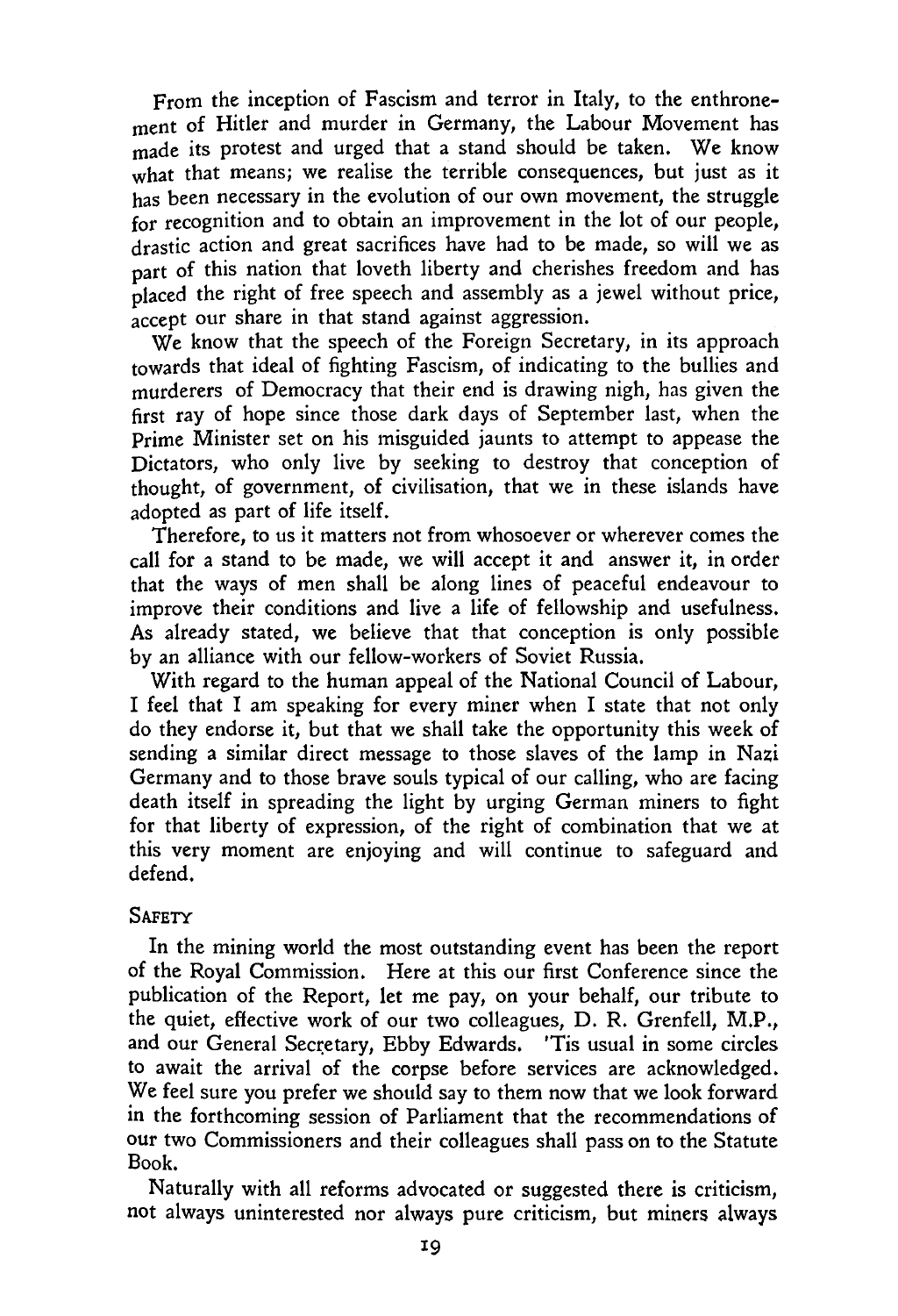remember one simple fact, that 77 years ago in the County of Northumberland at Hartley Colliery it took a toll of boys and men to be lost before two shafts were compulsory at a single mine. And that, alas, has unfortunately too often been the pathway of the pioneer of safety measures.

To those critics, to those wherever they may be or whoever they are that wish for more time to consider this, that or the other recommendation, let them just look up the report and remember this terrible indictment of Britain's major industry is recorded there:—

"Mining is the most dangerous of all the major industries, though it must be borne in mind that the natural conditions under which work has to be carried on in mining are quite different from the conditions in these other industries. As regards fatal accidents, mining is closely approached by shipping, but the death rate in mining per i,000 persons employed is 5o per cent. higher than in docks (the next highest after shipping) and nine times as high as in factories. As regards non-fatal accidents, the position of mining in this respect is even more striking, for the mining rate is nearly twice that for docks, over five times that for shipping, and six times as high as in factories. In the period of nearly three years covered by our inquiry the annual average loss of life by accidents in mines under the Coal Mines Act has been approximately *850,* the average annual number of persons so injured as to be off work for three days or more has been over 135,000, and on the average nearly 8,000 persons have contracted each year one of the occupational diseases for which compensation is payable. Each year one person in every goo employed loses his life while at work at the mine, and two in every II receive statutory compensation for injury or disease contracted during the year, and while these numbers naturally fluctuate from year to year, there has been no change in the general level during the last 15 years or more. These are grave figures which cry out for reduction. We feel sure that, given the necessary effort, they can be reduced; but the substantial reduction for which we hope can only be achieved if all concerned play their part in making the *effort:'--(Report of the Royal Commission on Safety in Coal Mines—pages 5* and 6.)

Until that state of affairs is eradicated as part of the normal process of an industry, we cannot and will not rest. *Safety first* has to be something more than a slogan. It is an obligation resting upon every person in the Industry, whatever his function or sphere to change that loss of life in the Industry.

There will be opportunity this week to discuss these recommendations and we will say right now that the repetition of platitudes on this question of life and limb are no longer required.

We mentioned the subject of hours in connection with the recent Conference of the I.L.O. as it had been dealt with from an international aspect.

#### **HOURS**

The report of your Executive Committee, together with the pamphlet issued by the Secretary with the full authority of the Executive Committee, indicates the point of view of those upon whom has been placed the responsibility of giving advice and guidance on this question. No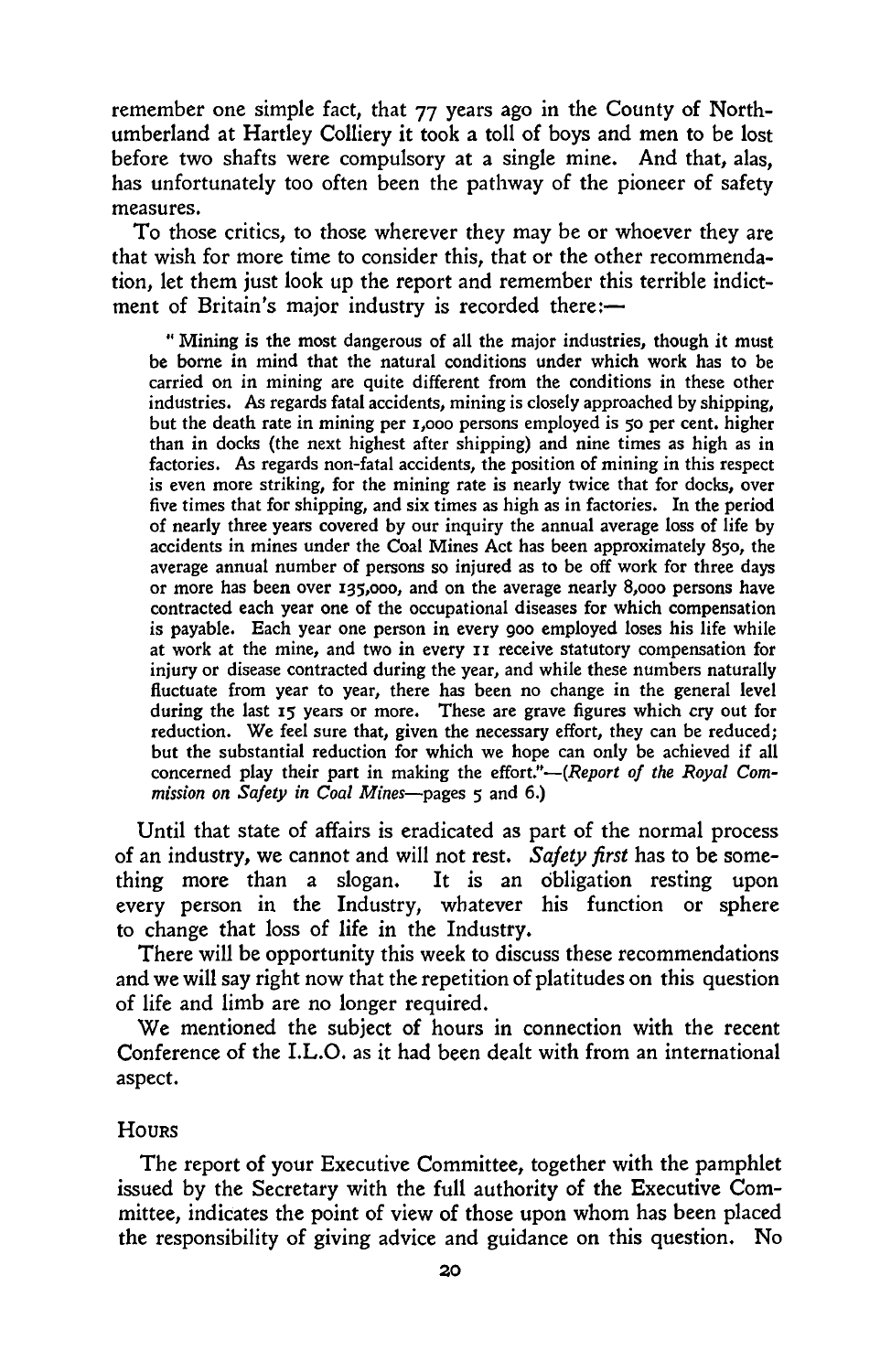sane person accepts the present hours as being the limit of our demands. When the question of safety comes to be discussed in the legislative assembly, that will be the time for an examination of this case. Only let us repeat what has been said in other places, it is no credit to Britain that next to the miners of Nazi Germany, British miners' hours are the longest in Europe. The least that ought to be forthcoming is for a return to the pre-196 position of a seven-hour day. The profits made in the inland districts with help in the form of a subsidy for the export areas could easily achieve this state. And it would be a complete answer to those forces on the Continent who doubt our strength of recovery.

Your Executive Committee has pursued every avenue in their endeavours to obtain this highly desirable reform by negotiation. It is now the business of Parliament to deal with it from a safety and humane point of view.

#### SELLING PRICES

When the campaign for an increased wage was in operation a few years ago, everywhere there was a desire expressed to have something done for the miners. Everyone agreed that prices were too low and machinery, long advocated, was set up to have wages improved, but immediately the machinery began to operate, those who had been used to having cheap coal to make their industrial fortunes began to squeal. Valuable time has been spent in listening to these complaints; time that could and ought to have been used in other directions of dealing with the fortunes made out of the products of coal. Cheaper coal can only mean cheaper miners, or to put it bluntly and in language that cannot bear two interpretations, less wages for miners. That state of affairs we will not accept to suit those who can well afford to pay the prices that give us even the very inadequate wages prevailing to-day. We trust that those who have been behind this racket of cheaper coal will turn their attention in some other direction, if they desire bigger profits, because from the miners it cannot be forthcoming. The miner wants a standard of life now, when he is alive and well. He is able to appreciate that far, far better than sympathy and relief when he becomes a victim of one of those *850* fatal accidents that take place practically every year in the industry.

We feel that unless we give this advice to those well-meaning interfering busy-bodies, they might well believe that the miners are not interested in their machinations. Perhaps they will now understand a little more clearly that we prefer their non-intervention to their intervention in affairs that can only affect them very remotely. If it be that they are interested in the poor consumers of domestic coal there are channels open to them that if pursued will have our whole hearted co-operation. In a parting word, let them remember that this bogey of the poor consumer used to be one of Mr. Hitler's special features that he forgot when he gained power.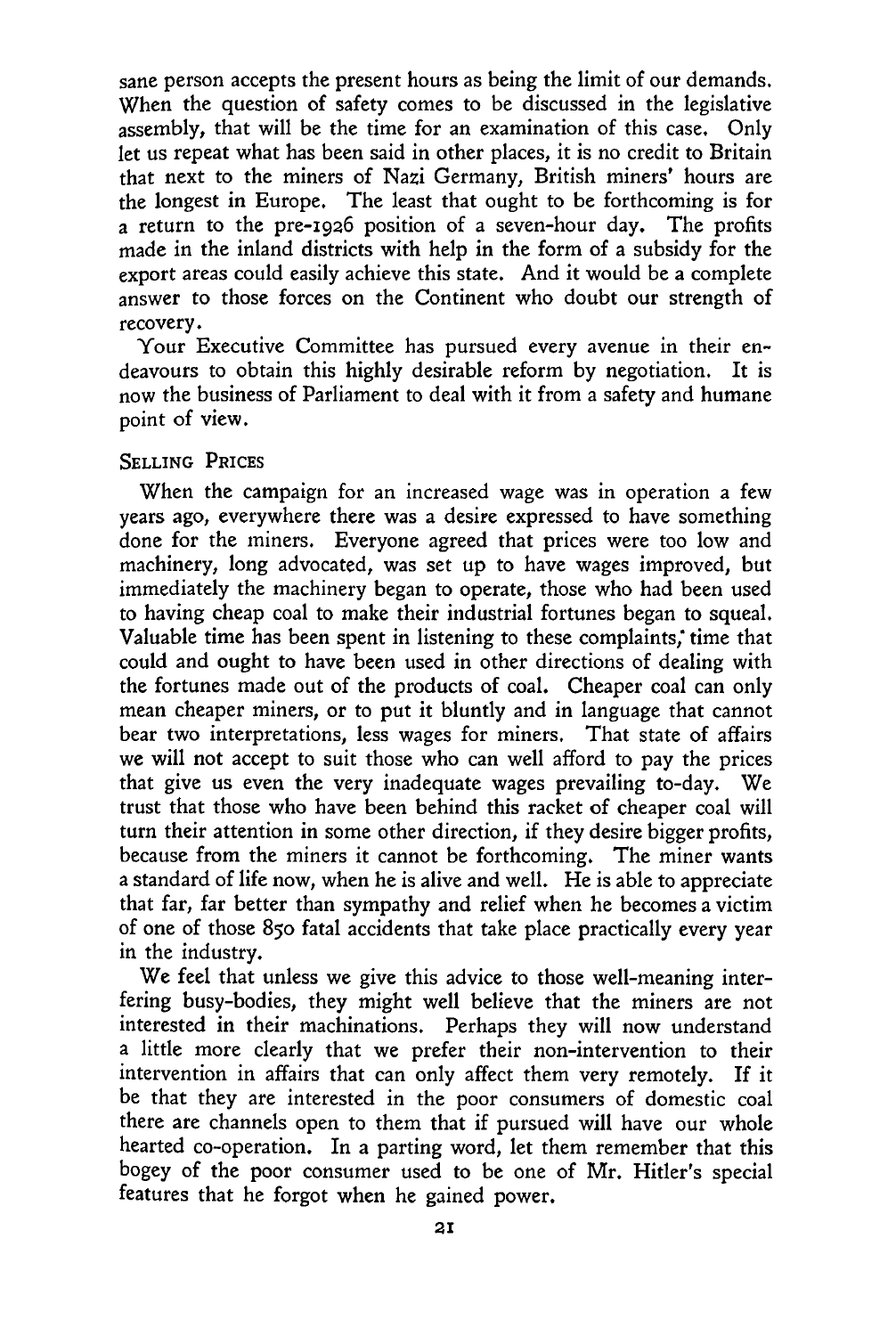### WORKMEN'S COMPENSATION

No section of workers has been more persistent in advocating redress for the injured and killed in industry than the M,F,G.B. As everyone is aware, this is the subject of enquiry by a Royal Commission. Evidence has now been tabled, and as the miners have a special case for the Commission, in a few weeks that case will be presented. It has, as all district officials are aware, been the subject of special research. terms of reference are published in the E.C. report and the Federation's case will be before you. It only remains for me to state in order to remove any misapprehension or misunderstanding, that whilst the Commission are empowered to consider every phase and feature of evidence laid before it, it will be some time before their findings are known. That does not preclude the Government of the day, if they so desire, from immediately taking such measures as they care to increase the very inadequate amounts now paid to these victims of our industrial system,

#### HOLIDAYS WITH PAY

Much has been written up of the fact that for the first time in our history practically every district comprising the Federation have this year got Holidays with Pay. Yet it would be very unwise for anyone to assume that the various schemes and methods adopted meet with unanimous approval and approbation. The miner has his wages regulated differently to any other trade. He is dependent upon the economic resources of his industry. And his holiday scheme is likewise hidebound by all manner of restrictions that are not operative in other professions. We have never been able to understand or appreciate why such a fundamental distinction should be made as to holidays for one section of industrial workers against what is termed the blackcoated workers.

### UNEMPLOYMENT

Unemployment is still a serious problem in the Mining Industry, and, in spite of the fact that there is a reduction of  $44,190$  compared with a year ago, there are still *106,318* unemployed in the Coal Mining Industry.

Unemployment brings in its train problems affecting both the health and morale of the unemployed man and woman, and it is time an attack was made on this scourge of our economic life. Nothing which the Government has done, apart from the expenditure on armaments, has touched the fringe of the problem, and steps should be taken with a view to meeting a serious position that will arise when saturation point is reached in re-armament.

Among the unemployed in our own industry are hundreds of men who have been certified recovered by the Official Medical Referee either from an injury or a scheduled disease and for whom the industry cannot or will not find employment.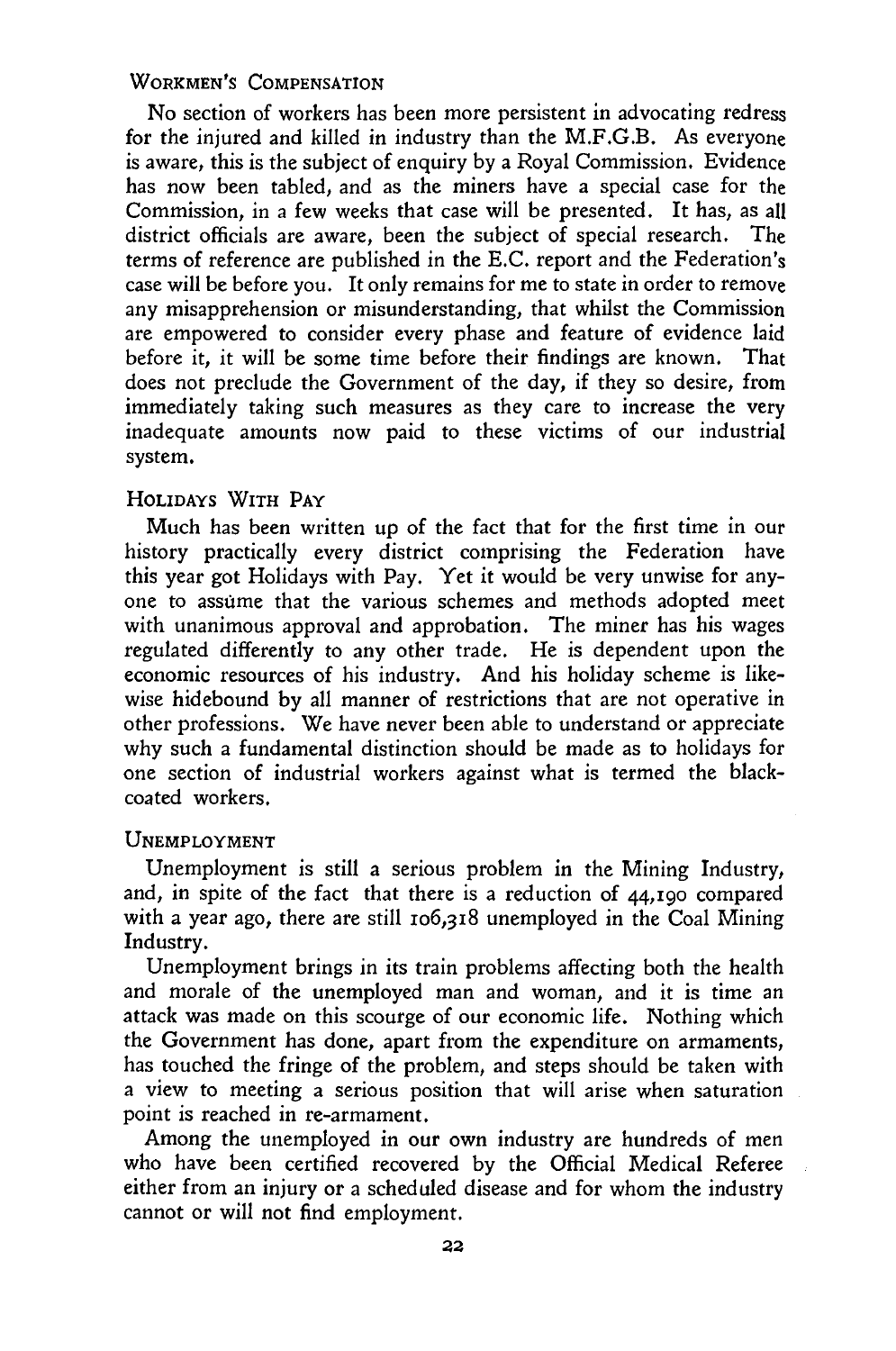We think that arrangements ought to be made to rehabilitate such men for work again in the industry by giving them a period of three to six months light work so that they can be gradually brought up to a condition where they can undertake their own particular class of work. This is especially needed where the workman has been incapacitated for a long period.

The introduction of machine-mining has made it more difficult for the older unemployed miner to be re-absorbed into the industry, and they present a problem which demands a frontal attack for its complete solution. Here again, we think that, as an immediate step, a period of training for such men in lighter jobs in the mine could be considered, and they could relieve younger men for the more complicated work of machine-mining.

It is no use setting men back to heavy work who have been unemployed in the industry for two or more years, for it penalises both them and their families, and we believe that if steps were taken to gradually accustom such men to their own work it would have beneficial results to the men and the industry.

A Labour Government in office operating the short-term programme, including the pension scheme, would go a long way toward easing the position of the unemployed and the question of unemployment with the abolition of the Means Test.

Whilst Ministers may congratulate themselves in the reduction of the numbers of the unemployed, the stark fact of a million and a half appearing in the registers as unemployed is itself a condemnation of both themselves and the system they uphold.

#### ORGANISATION OF FEDERATION

For many years there has appeared on the Agenda of Annual Conferences a resolution seeking for one miners' union. Never, whilst it was in the resolutionary stage was it opposed; it was accepted as an ideal goal to be entered into without delay. Several occasions within recent years it has been attempted by that style of progress so thoroughly British, first agreeing that it should be, secondly examining why we want that which we agreed upon, and thirdly referring it to another stage of inquiry that ended in our not accepting what we thought we had agreed was essential. In short, we have put it off until another day which some of its supporters hope will never dawn. That may be very useful for an ordinary debating society, but it is certainly of no use to build an organisation that we believe is necessary for the best interests of our members.

Leaving, therefore, for some other Annual Conference the decision of whether or not we seek one miners' union, your Executive Committee have submitted proposals that in their judgment they think will help towards a strengthening of the organisation, fit it and equip it to fill the part that this Federation ought to accept for the tasks that lie ahead. We hope that everyone of you will seek to have that ideal